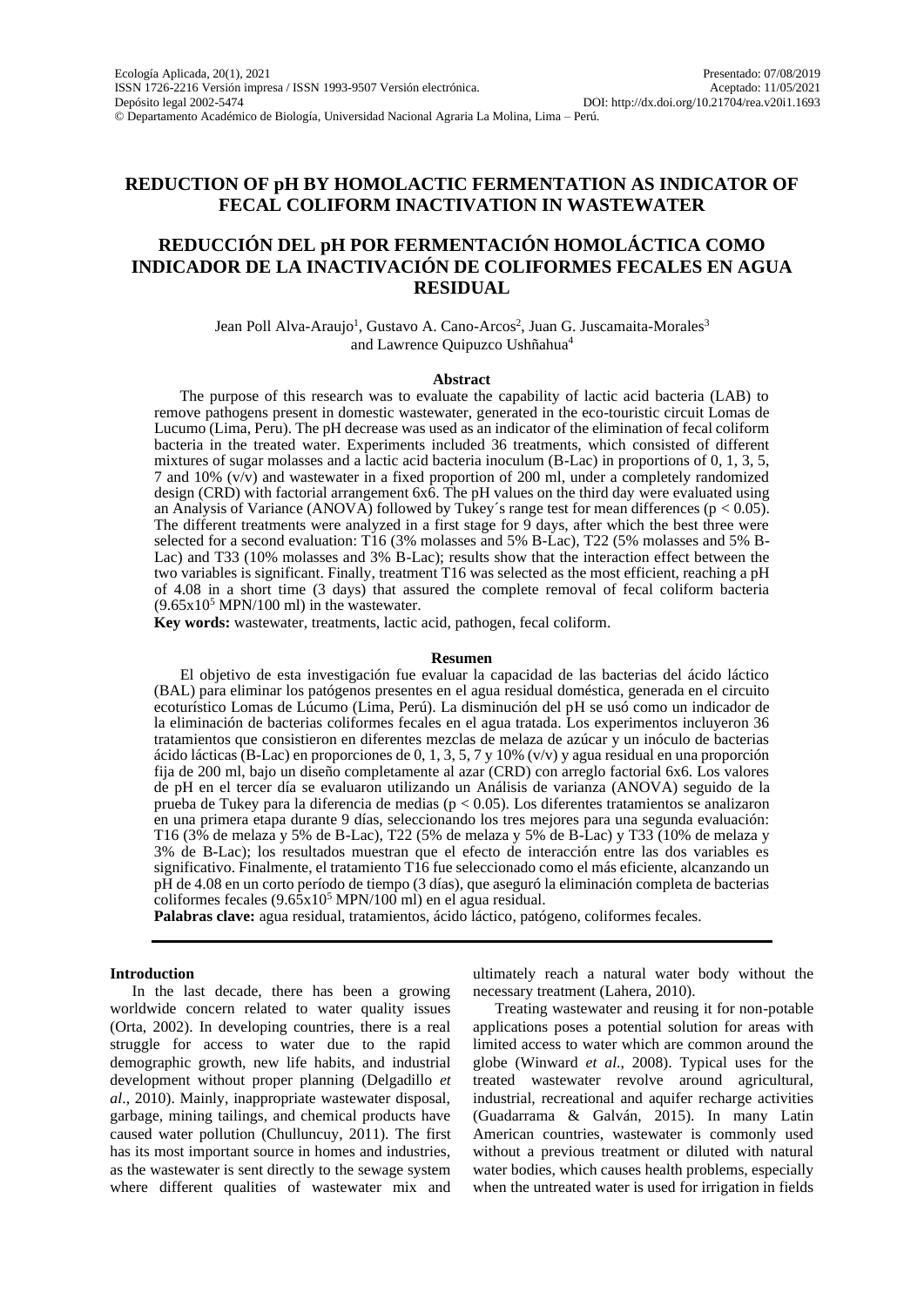destined for direct human consumption (Silva *et al*., 2008). This type of usage represents a risk, as wastewater is a source of pathogens such as bacteria, viruses, protozoa and worms, which cause gastrointestinal infections in humans (Veliz *et al*., 2009).

In this stage, finding new technological alternatives for wastewater treatment that are of low cost and simple requirements of operation and maintenance is a necessity (Delgadillo *et al*., 2010). Despite the development of multiple treatment technologies including centralized and decentralized systems, in general, the treatment capacity is relatively low in developing countries due to economic limitations (Wu *et al*., 2016). As the need for big-scale treatment systems grows fast, effort must be put into developing alternatives that are economically accessible and efficient.

Efficient microorganisms have been successfully applied in many aspects of environmental management (Okuda & Higa, 1999). These organisms mostly have fermentative properties, can produce bioactive substances, compete and display antagonism with pathogens, which can have positive impacts on both human health and the ecosystem (Romero & Vargas, 2017). Their potential for water treatment relies on their capability to enhance the natural process of oxidation (Higa & Chinen, 1998). The efficient microorganisms are leaded by lactic acid bacteria (LAB) which secrete organic acids that create acidic conditions down to a pH of 4.7 (Axelsson, 2004, citado por León *et al*., 2006). This pH drop is considered as the main inhibiting agent of growth for pathogenic microorganisms (Carrasco *et al*., 2002). Most lactic acid bacteria have a high tolerance to pH below 5 (Serna & Rodriguez, 2005), which gives them a competitive advantage over other bacteria (Hofvendahl & Hahn, 2000). The acidic conditions can lead to the removal of fecal coliform in wastewater, which needs the pH to be between 5.5 and 7.5 to survive (McFeters & Stuart, 1972).

One common application of lactic acid bacteria is as bio-preservative because of the production of substances with antibacterial properties, which prevent the decomposition of food products and the development of pathogenic microorganisms (Martín del Campo *et al*., 2008). Another biotechnological application of lactic acid bacteria is the production of liquid organic fertilizer. With this, Peralta *et al*. (2016) transformed the excreta of cattle into liquid organic fertilizer with good characteristics in a short time. Furthermore, Mindreau *et al*. (2016) evaluated physicochemical and microbiological parameters in a process of human feces stabilization through the inoculation of lactic acid bacteria from a solution called Biolac (or B-lac), accomplishing the stabilization of the residue in only 3 days. In addition, the application of LAC in water treatment has been investigated by Corpas & Herrera (2012), who obtained a reduction in

coliform bacteria (41.1%) and *Escherichia coli* (48%) in effluents from a milk production plant, using efficient microorganisms.

The purpose of this study is to evaluate the effect of lactic acid bacteria, in the form of a lactic acid microbial consortium (B-lac), on the pH decrease to remove fecal coliform in domestic wastewater from the eco-touristic circuit Lomas de Lucumo, located in the Rural Village Center Quebrada Verde, in Pachacámac, (Lima, Peru). Experiments were conducted in the Environmental Biotechnology and Bioremediation Laboratory (Department of Biology) at the National Agrarian University La Molina (UNALM). This research aims to establish a biotechnological method for the fast and economic elimination of pathogens in domestic wastewater with the purpose of its later use in irrigation.

### **Materials and methods**

### Wastewater characterization

The wastewater was characterized for the main water quality parameters as shown in Table 1. The values were determined in the Environmental Biotechnology and Bioremediation Laboratory and the Environmental Engineering Laboratory, both at UNALM.

**Table 1.** Average values of the physical, chemical, and microbiological parameters analyzed in the wastewater - Lomas de Lucumo.

| Parameter       | Unit            | <b>Concentration in</b><br>wastewater -<br>Lomas de<br>Lucumo |
|-----------------|-----------------|---------------------------------------------------------------|
| Temperature     | $\rm ^{\circ}C$ | 25.6                                                          |
| Electric        | uS/cm           | 1 244                                                         |
| conductivity    |                 |                                                               |
| pH              |                 | 8.11                                                          |
| Total suspended | mg/l            | 16.67                                                         |
| solids          |                 |                                                               |
| <b>BOD</b>      | mg/1            | 13.24                                                         |
| COD             | mg/l            | 25.33                                                         |
| Fecal coliforms | $MPN/100$ ml    | $9.65 \times 10^5$                                            |

MPN: most probable number. BOD: biological oxygen demand. COD: chemical oxygen demand.

### Microbiological analysis of B-lac

The lactic acid microbial consortium, or B-lac, was characterized for key microbiological parameters in the Marino Tabusso Laboratory, at UNALM (Table 2). The aim was to determine if there is a presence of pathogens that would contaminate the sample or others that could interfere in the process of lactic acid fermentation. The microbiological analysis was carried out according to the procedures described by the Salfinger & Tortorello (2015).

### Sampling and conditioning

Wastewater sampling was done on two occasions. The first consisted of the sampling of 10 l, taken from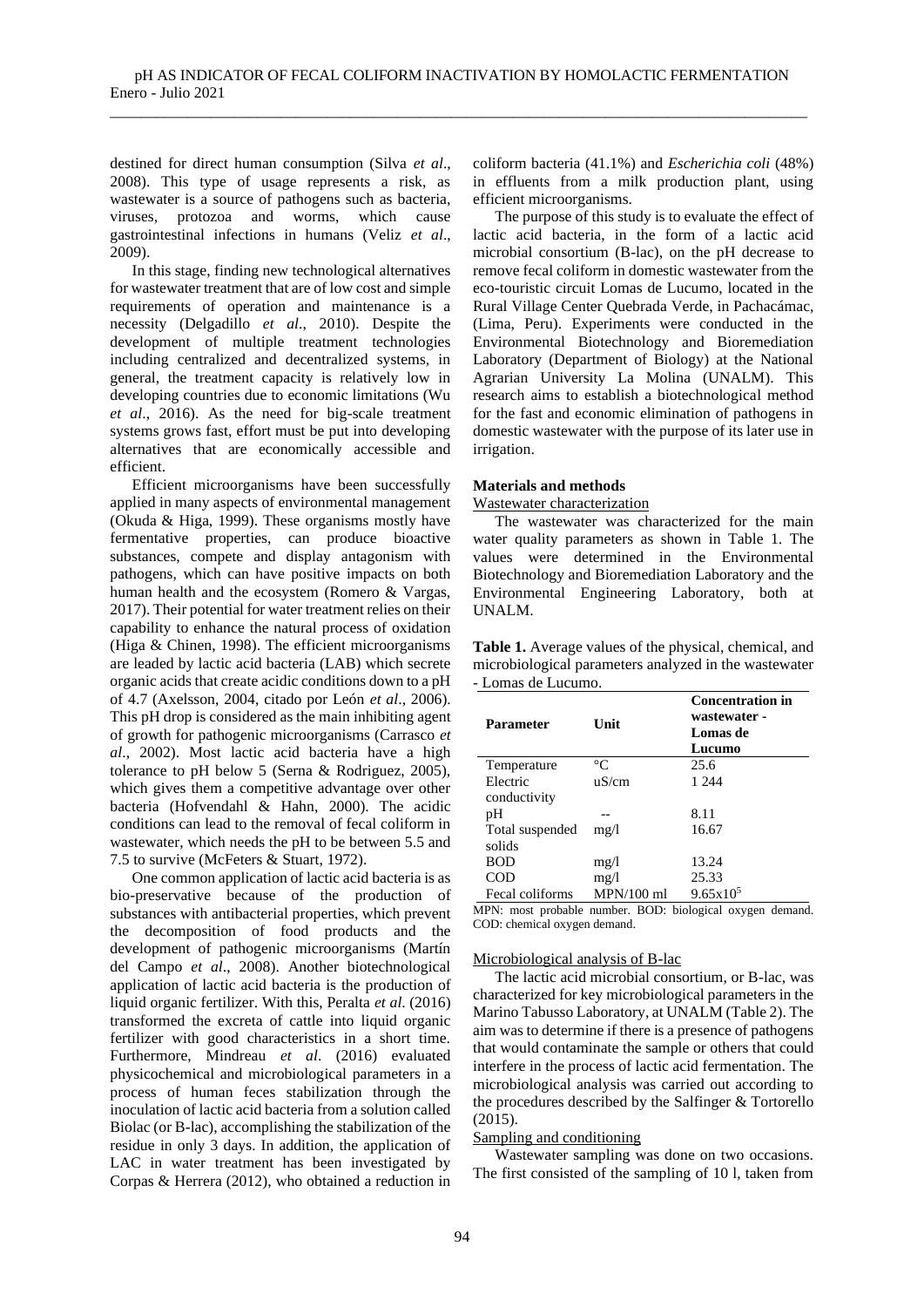the wastewater storage box from the sanitary facilities in the eco-touristic circuit (used for the first stage of experiments and the wastewater characterization). In the second, only 5 l of wastewater were sampled which were used to evaluate the three best treatments determined in the first stage of the experiments. Samples were transported to the Environmental Biotechnology and Bioremediation Laboratory at UNALM, where they were stored at 4 °C until used for the experiments.

|  | Table 2. Microbiological analysis of B-lac. |  |
|--|---------------------------------------------|--|
|  |                                             |  |

| <b>Microorganism</b>                                               | Unit       | <b>Result</b> |  |  |  |
|--------------------------------------------------------------------|------------|---------------|--|--|--|
| Viable Aerobic Mesophilic Bacteria                                 | CFU/ml     | 42x10         |  |  |  |
| Molds and yeasts                                                   | CFU/ml     | 70x10         |  |  |  |
| <b>Total Coliforms</b>                                             | MPN/ml     | $\langle$ 3   |  |  |  |
| <b>Fecal Coliforms</b>                                             | MPN/ml < 3 |               |  |  |  |
| Note: Values < 3 indicate the absence of microorganisms. MPN: most |            |               |  |  |  |

probable number. CFU: colony-forming unit.

#### Experimental design and preparation of treatments

Two factors were established: the percentage (%) by volume of molasses and the percentage (%) by volume of the B-Lac solution, each in 6 levels. These were evaluated in a Completely Randomized Design (CRD) in a 6x6 factorial arrangement with three repetitions. 36 treatments were prepared in triplicate using combinations of 6 concentrations of B-Lac and 6 of molasses in proportions of  $0$  (0 ml),  $1$  (2 ml),  $3$  (6 ml), 5 (10 ml), 7 (14 ml), and 10% (20 ml), as shown in Table 3. These percentages were measured in respect of a wastewater volume of 200 ml (fixed volume) used for each treatment. The labeled containers were hermetically sealed to provide anaerobic conditions and were exposed to environmental conditions in the laboratory (average temperature of 34°C).

For treatments, a lactic acid bacterial consortium (B-Lac) composed of the genus *Lactobacillus*, *Streptococcus*, and *Bifidobacterium*, which was prepared in the Environmental Biotechnology and Bioremediation Laboratory, was used. In addition, sugar cane molasses was the main source of soluble carbohydrates, nutrients, and growth factor (Peralta *et al*., 2016), which was obtained from the stable at UNALM.

The variation of pH as a function of time was used as the response variable, as shown in Figure 1. The pH values on the third day of measurements were analyzed with an Analysis of Variance (ANOVA) followed by Tukey´s range test, using a level of significance of 95%  $(p < 0.05)$ .

### Evaluation of pH variation

The experiments consisted of two stages. First, the pH values were evaluated in the 36 treatments during 9 days using the potentiometric method according to Londoño *et al*. (2010). Subsequently, the three best treatments that met the criteria described by Peralta *et al.* (2016) were selected; a good treatment has to meet the following:  $pH \le 4.5$ , rapid pH decrease to around 4,

absence of bad odor, and no formation of mold or yeast layers.

The second stage of evaluation aimed to determine the best treatment out of the three selected during the first stage. Three repetitions were considered for each treatment and the decrease in pH was evaluated during 4 days.

Microbiologic analysis of treated wastewater

After the second stage of evaluation, the best treatment was chosen. The effectiveness of each treatment was evaluated by determining the removal of fecal coliform. The methodology used was the most probable number (MPN), according to the recommendations established in the Standard Methods (APHA, 2017).

|             | <b>Table 3.</b> Composition of the 36    |  |  |
|-------------|------------------------------------------|--|--|
|             | treatments based on molasses, B-lac, and |  |  |
| wastewater. |                                          |  |  |

|                 | <b>B-Lac</b>     | <b>Molasses</b>         | Wastewater |
|-----------------|------------------|-------------------------|------------|
| T               | (ml)             | (ml)                    | (ml)       |
| T <sub>1</sub>  | 0                | 0                       | 200        |
| T <sub>2</sub>  | $\mathbf{0}$     | $\overline{\mathbf{c}}$ | 200        |
| T3              | $\overline{0}$   | 6                       | 200        |
| T <sub>4</sub>  | $\boldsymbol{0}$ | 10                      | 200        |
| T <sub>5</sub>  | $\boldsymbol{0}$ | 14                      | 200        |
| T <sub>6</sub>  | $\boldsymbol{0}$ | 20                      | 200        |
| T7              |                  | $\boldsymbol{0}$        | 200        |
| T <sub>8</sub>  |                  | $\overline{\mathbf{c}}$ | 200        |
| T9              |                  | 6                       | 200        |
| T <sub>10</sub> |                  | 10                      | 200        |
| T <sub>11</sub> | 2 2 2 2 2 2      | 14                      | 200        |
| T <sub>12</sub> |                  | 20                      | 200        |
| T <sub>13</sub> | 6                | $\boldsymbol{0}$        | 200        |
| T14             | 6                | $\overline{c}$          | 200        |
| T15             | 6                | 6                       | 200        |
| T <sub>16</sub> | 6                | 10                      | 200        |
| T17             | 6                | 14                      | 200        |
| T <sub>18</sub> | 6                | 20                      | 200        |
| T19             | 10               | $\overline{0}$          | 200        |
| T <sub>20</sub> | 10               | $\overline{c}$          | 200        |
| T <sub>21</sub> | 10               | 6                       | 200        |
| T <sub>22</sub> | 10               | 10                      | 200        |
| T <sub>23</sub> | 10               | 14                      | 200        |
| T <sub>24</sub> | 10               | 20                      | 200        |
| T25             | 14               | $\overline{0}$          | 200        |
| T <sub>26</sub> | 14               | $\overline{c}$          | 200        |
| T <sub>27</sub> | 14               | 6                       | 200        |
| T <sub>28</sub> | 14               | 10                      | 200        |
| T <sub>29</sub> | 14               | 14                      | 200        |
| T30             | 14               | 20                      | 200        |
| T31             | 20               | $\mathbf{0}$            | 200        |
| T32             | 20               | $\overline{c}$          | 200        |
| T33             | 20               | 6                       | 200        |
| T34             | 20               | 10                      | 200        |
| T35             | 20               | 14                      | 200        |
| T36             | 20               | 20                      | 200        |

T: treatments.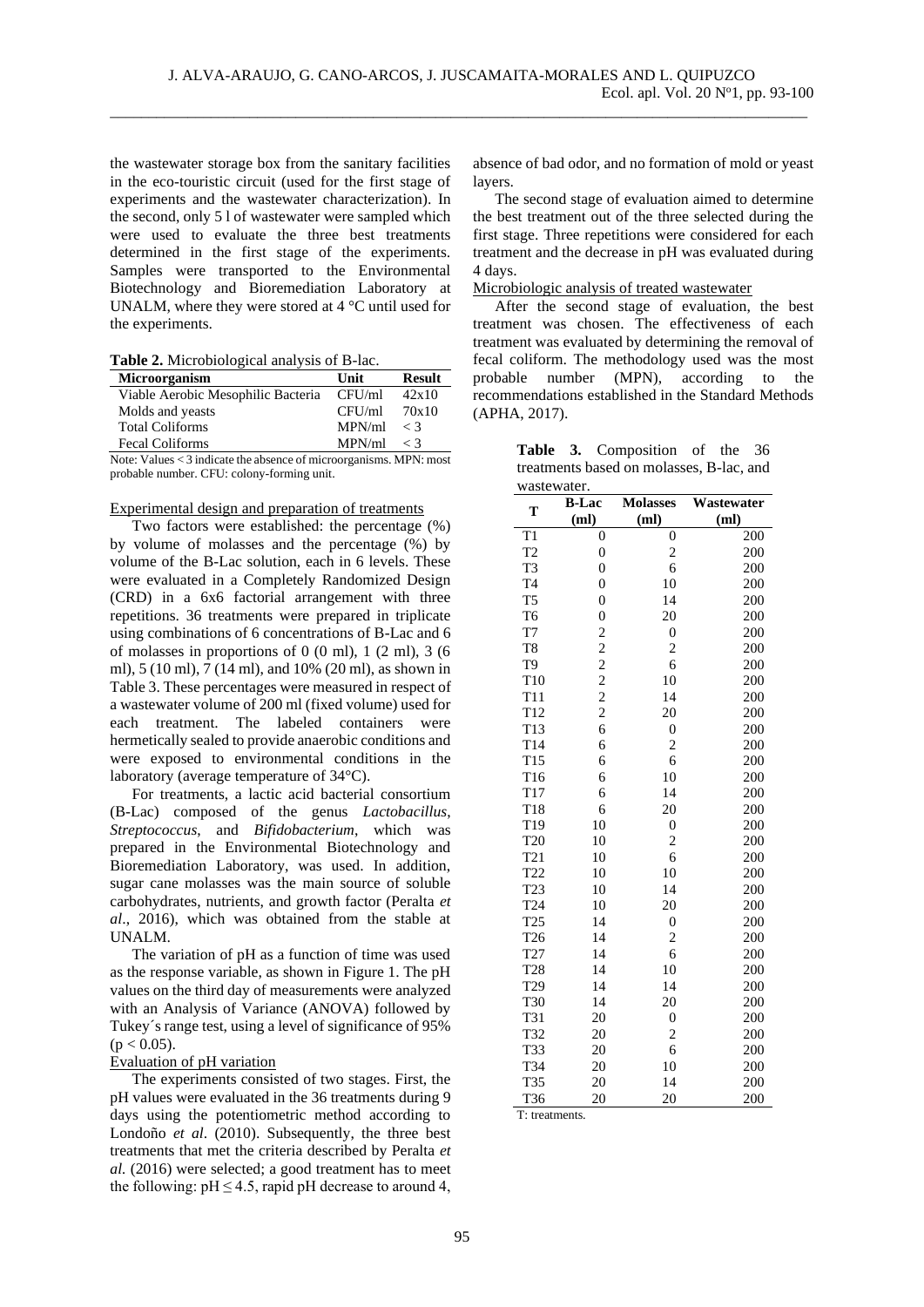

**Figure 1.** Variation of pH in the 36 treatments as a time function (first stage).

### **Results and discussion**

First stage of evaluation of 36 treatments

Before preparing the treatments, the initial pH of the wastewater was 8.11, while the molasses had a pH of 5.05 and the B-Lac solution registered a value of 3.86. Due to this, when preparing the 36 treatments, most of them stabilized at a low pH after 3 minutes. In addition, the average temperature at which the fermentation process was evaluated was 33°C. According to Delgadillo *et al*. (2010), this value is within the optimum range for the development of microorganisms, so the speed at which the pH decreased in the treatments was favored. The lactic acid microorganisms improve the organoleptic properties of the substrate on which they act (Alejo *et al*. cited by Quiñones *et al*., 2016). For this reason, most of the treatments applied presented a characteristic aroma similar to that of corn liquor as fermentation is the process that drives both the preparation of this drink as well as the experiments itself.

Figure 1 shows the behavior of the pH in each of the 36 treatments during the first evaluation stage (9 days). This graph serves as a general overview of the pH trends and helps to identify the treatments with desirable behavior. It is observed that most of the treatments start with a pH in the range of [4 - 7.8]; from day 8 the pH remained constant in most of the treatments, except for T1, T7, T13, and T19. In these, no molasses was added, which is the main carbon source for lactic acid bacteria, providing them with energy to efficiently perform their fermenting activity. A high volume of B-Lac without molasses causes a process of starvation, which leads to the consumption of the nutrients contained in the B-Lac itself. The opposite effect is observed in treatments with high concentrations of molasses, where the bacteria reach the stationary phase faster, before consuming the entire substrate, which induces a stoppage in the production of biomass, due to the saturation state of the substrate compared to the concentration of microorganisms (Ossa *et al*., 2010). Another effect that was detected in the treatments that do not have a source of molasses (T1, T7, T13, and T19) is that the pH increases showing chaotic tendencies. This pH increase causes a decrease in the growth of bacteria in a culture medium (Ortiz *et al*., 2008). A trend of fast pH decrease to a value close to 4 is distinguished in most of the treatments; this pH decrease was slower after the fourth day of evaluation.

Due to the large number of treatments that were shown in Figure 1, only those that met the criteria described by Peralta *et al*. (2016) were analyzed in detail in Figure 2. Therefore, 10 treatments that showed an accelerated pH decrease were selected, reaching values below 4.5 (in the range of 4.0 - 4.2) on the third day, absence of bad odor, and no formation of mold or yeast layers. Moreover, treatments that reached low pH values on the third day but did not show a significant variation were discarded (T31 and T32).

Figure 2 presents three bars (black, gray, and dark gray) for each treatment, which represent the pH reached on days 0, 3, and 4. Also, an orange bar is shown for each treatment, which indicates the variation of pH (delta) between day 3 (D3) and day 0 (D0) of evaluation (absolute value). The analysis of Figure 2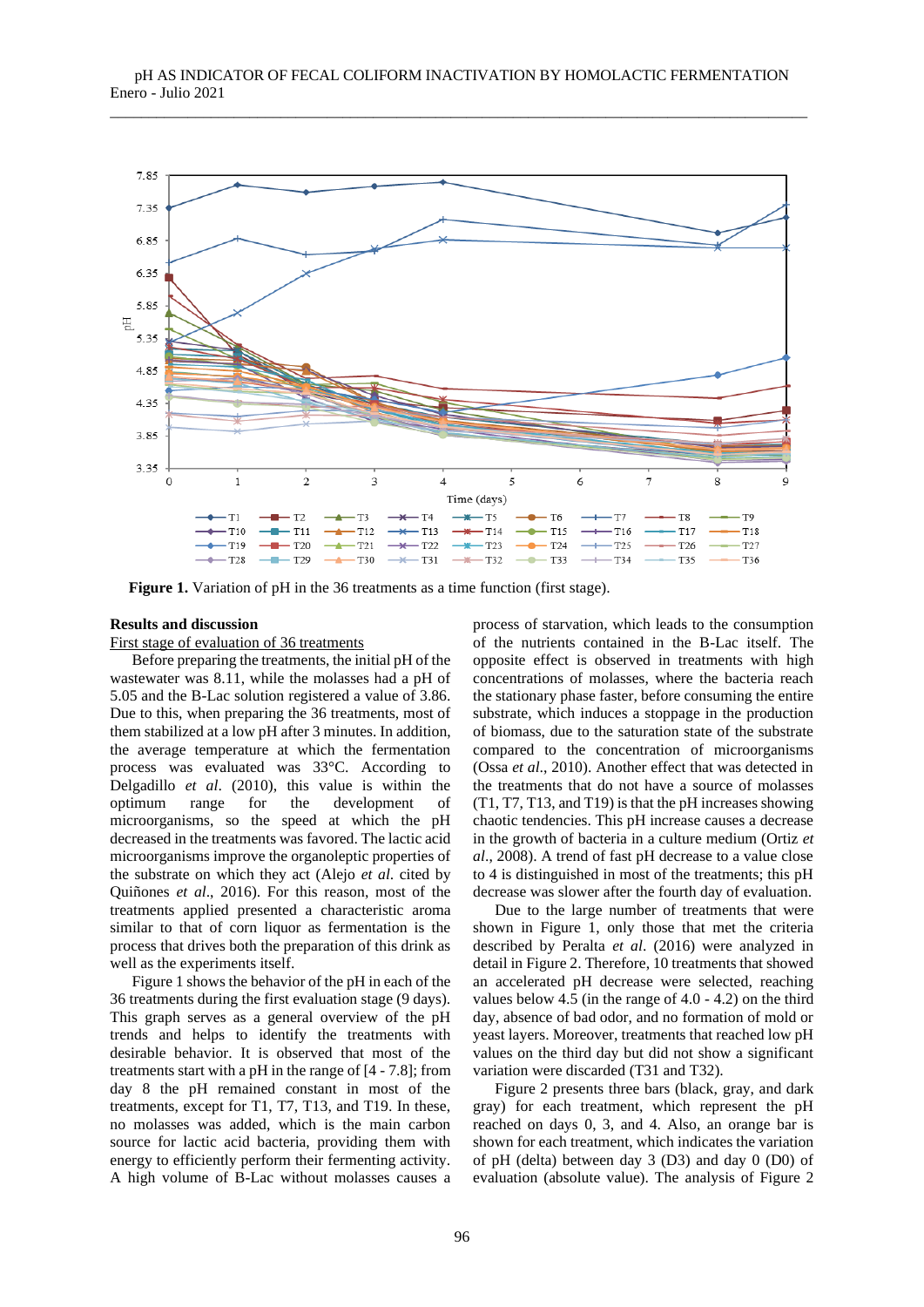aims to select the best treatments for the second stage of evaluation. Thus, on day 3 it is observed that two treatments have the lowest pH values: T16 (4.08) and T33 (4.06), which were selected for the second stage of evaluation. Besides, two other treatments with low pH values were found on the third day: T22 (4.13) and T29 (4.11). However, only T22 was selected because its composition has a lower requirement of molasses (10 ml) compared to that of T29 (14 ml). This criterion is based on favoring lower-cost options for water treatment since greater quantities of molasses will translate into a higher cost of the process, especially if we aim to provide a big-scale and low-cost viable treatment option.





The pH decrease is attributed to the homofermentative metabolism possessed by lactic acid bacteria, in which mainly lactic acid is produced (Serna & Rodriguez, 2005). When lactic acid bacteria generate this acid, the pH of the fermented material drops to a level that inhibits the presence of putrefying bacteria (Garcés *et al*., 2004). This is expressed in the decrease of pH, an indicator that guarantees the absence of unwanted pathogens (Carrasco *et al*., 2002). It is relevant to mention that heterofermentative bacteria may have also been present in the mix, as they could have been living in the wastewater or the molasses; however, it is safe to assume that the medium was dominated by homofermentative bacteria as the inoculum (B-lac) was prepared to contain exclusively this type of lactic acid bacteria and there were no signs of significant gas formation, which is a clear indicator of the heterofermentative metabolism.

## Second stage of evaluation of the 3 best treatments

The second stage of experiments consisted of the evaluation of pH decrease applying treatments T16, T22, and T33 (in triplicate) during 4 days. Figure 3 shows that T33 has a slower pH decrease compared to that of T22 and T16 between the first and second day, therefore it is discarded. Between T16 and T22 no

significant differences were noted in their fermenting activity, which leads to an analysis of the composition of each treatment. Both had the same quantity of molasses (10 ml), but T16 had a lower amount of B-Lac solution (6 ml) compared to T22 (10 ml), which is why T<sub>16</sub> was chosen as the best treatment since it is preferable that the food source (molasses) exists in greater proportion than lactic acid bacteria to avoid problems of scarcity.



**Figure 3.** Variation of pH in the three best treatments (Second stage).

Microbiologic evaluation of the three best treatments

After 3 days of fermentation, the pathogen removal efficiency of T16 was evaluated by the most probable number method (MPN) to determine the presence of fecal coliform. This group of bacteria is used as a general indicator of water quality (García & Iannacone, 2014). Table 4 shows the removal of the fecal coliform bacteria in treatment T16. The enhancement of the coliform removal in T16 occurs because the efficient microorganisms inoculum have high populations of lactic acid bacteria (*Lactobacillus* and *Pedicoccus*), which produce lactic acid and other antimicrobial products as a consequence of the metabolism of carbohydrates (Tannock, 2004). One of the characteristics of this treatment is that it had enough substrate, which prevents the competition for nutrients amongst lactic acid bacteria and other present microorganisms. Corpas & Herrera (2012) observed that competition during the activation of their microbial mix, coupled with other factors, hindered its ability to deploy its arsenal for the inhibition of coliform populations. As shown in Table 2, the microbiological analysis of the B-Lac solution used indicates an absence of fecal and total coliforms  $(MPN.m<sup>1</sup> < 3)$ , from which one can infer that the complete inactivation of the fecal coliforms in the wastewater treated with T16 was caused by the fermenting activity of *Lactobacillus* sp. in the lactic acid microbial consortium, which is the predominant microorganism present. Another characteristic that would have favored the antagonistic behavior against lactic acid pathogens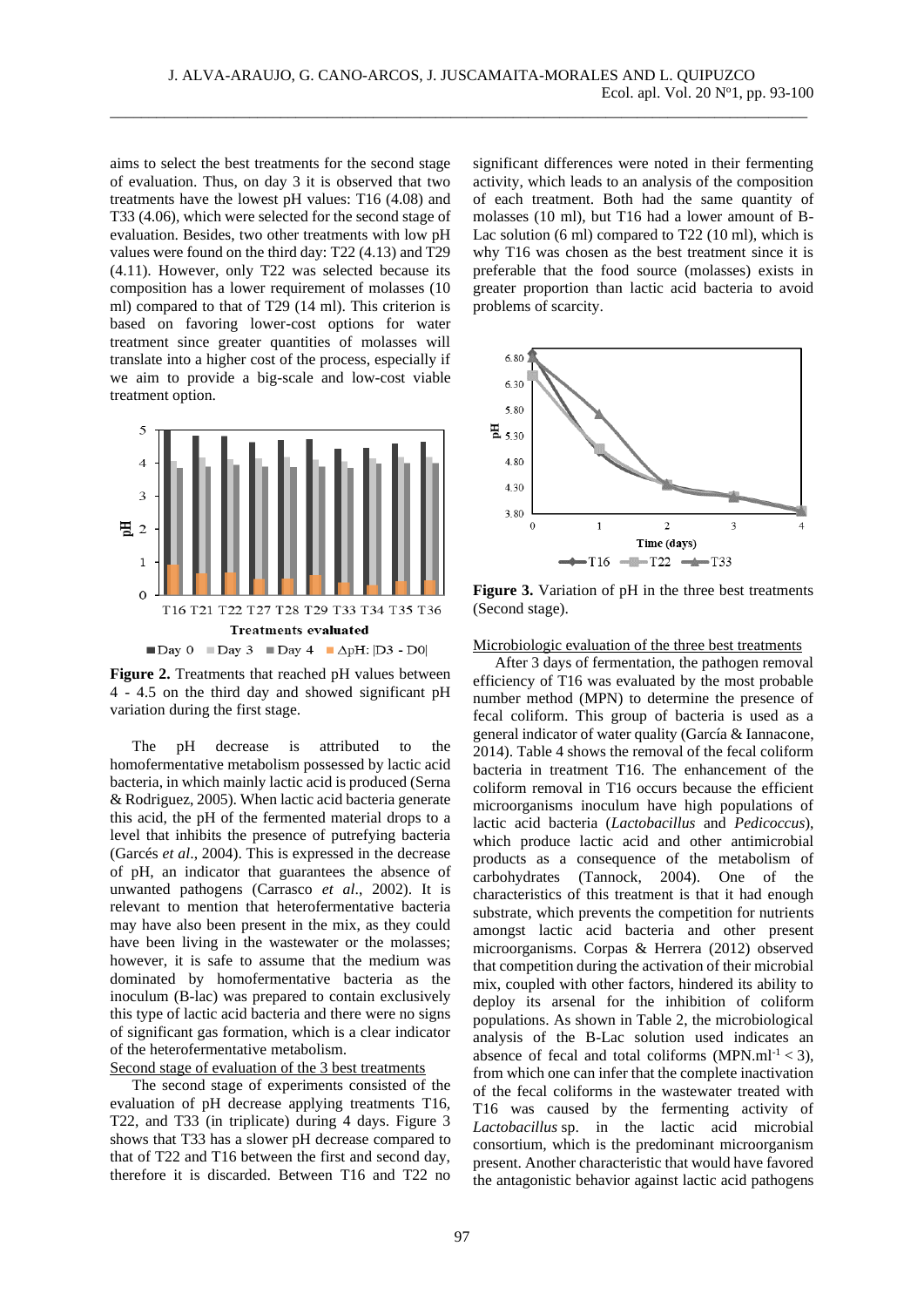was the production of antimicrobial peptides and low molecular weight compounds such as bacteriocin class I (Kelly, 1998).

**Table 4.** Result of microbiological analysis of initial wastewater and waste treated with the T16.

| Microbiological<br>parameter                                           | Unit       | Wastew<br>ater     | Water<br>treated<br>with<br>$T16*$ |
|------------------------------------------------------------------------|------------|--------------------|------------------------------------|
| Fecal coliforms                                                        | MPN/100 ml | $9.65 \times 10^5$ | $\lt$ 3                            |
| Note: $\langle 3; \rangle$ absence of microorganisms. *: Result of the |            |                    |                                    |

microbiological analysis in the laboratory. MPN: most probable number.

Interaction of the B-lac and the molasses

Figure 4 presents the interaction effects of the B-lac (B0 to B10) and the molasses (M0 to M10) on the pH values on the third day of evaluation. This graph suggests that an interaction effect between the two factors studied exists, as the behavior of the pH cannot be explained by each variable alone. The ANOVA confirmed that there is a significant effect of the interaction, as well as that coming from the different molasses and B-lac concentrations (Table 5); the effect of the molasses levels seems to be the strongest. It is to note that although some treatments with a level of 0% of molasses or B-lac reach a pH of around 4.0 on the third day, they are significantly different from the mean of the other levels for each factor, as shown in Table 6 and Table 7. This supports the decision to discard such treatments. As for the three selected treatments (T16, T22, and T33), the pH values on the third day do not show a significant difference between them, according to Tukey's test ( $p < 0.05$ ).



**Figure 4.** Interaction of molasses (M) and B-lac (B) concentrations on pH on the third day of evaluation.

#### **Conclusions**

This study showed that wastewater treatments with lactic acid bacteria tend to reach a stable pH from the fourth day on, generally achieving values below 5.0, which favor the inactivation of pathogenic microorganisms. The short periods in which the optimum pH values are achieved are a desirable characteristic as it shortens the total treatment length, which represents a reduction in costs.

In conclusion, the best result for the complete elimination of fecal coliforms in the wastewater samples from the sanitary facilities in the eco-touristic circuit Lomas de Lucumo was obtained with treatment T16. This treatment consisted of 6 ml of B-Lac and 10 ml of molasses to treat 200 ml of water in a period of 3 days; results show that the effect of the interaction between molasses a B-lac exists and is significant. The selected treatment reached a pH of 4.08 in the first evaluation stage and 4.15 in the second stage, achieving a 100% removal efficiency of fecal coliform bacteria in a narrow time frame. T16 could serve as an alternative remediation/treatment process for domestic wastewater since it supposes a low (but effective) cost of inputs due to the moderate use of the carbon source for the bacteria (molasses). However, to implement this system at a pilot scale, it is suggested that future studies carry out a comprehensive evaluation of the B-Lac efficiency to remove parameters such as Biological Oxygen Demand (BOD) and Chemical Oxygen Demand (COD).

#### **Acknowledgements**

We want to thank B. Sc. Eng. Ivan Alberto Rodríguez Pulache for the support in data analysis for this article and Mr. Alfredo Castillo, resident of the Rural Village Center Quebrada Verde, for granting us access to take samples from the sanitary facilities in Lomas de Lucumo. We also want to show gratitude to Dr. María de Los Angeles García-Hernández for her great support in the revision of the present article.

#### **Cited literature**

- APHA (American Public Health Association), AWWA (American Water Works Association) & WEF (Water Environment Federation). 2017. 9221 Multiple-Tube Fermentation Technique for Members of the Coliform Group. Standard Methods for the Examination of Water and Wastewater. DOI: [10.2105/SMWW.2882.192.](https://www.standardmethods.org/doi/10.2105/SMWW.2882.192)
- Carrasco M.S., Scarinci H.E. & Simonetta A.C. 2002. Antibacterial activity of lactic acid bacteria isolated from Argentina dairy products. Australian Journal of Dairy Technology, 57(1): 15-19. [https://diaa.asn.au/publications/australian-journal-of-](https://diaa.asn.au/publications/australian-journal-of-dairy-technology/search-full-issues?page=14)

[dairy-technology/search-full-issues?page=14.](https://diaa.asn.au/publications/australian-journal-of-dairy-technology/search-full-issues?page=14)

- Chulluncuy N. 2011. Tratamiento de agua para consumo humano. Ingeniería Industrial, 29: 153-170. DOI: [http://dx.doi.org/10.26439/ing.ind2011.n029.232.](http://dx.doi.org/10.26439/ing.ind2011.n029.232)
- Corpas E. & Herrera O. 2012. Reducción de coliformes y *Escherichia coli* en un sistema residual lácteo mediante microorganismos benéficos. Biotecnología en el Sector Agropecuario y Agroindustrial, 10(1): 67-76. [https://revistas.unicauca.edu.co/index.php/biotecnologia/](https://revistas.unicauca.edu.co/index.php/biotecnologia/article/view/793) [article/view/793.](https://revistas.unicauca.edu.co/index.php/biotecnologia/article/view/793)
- Delgadillo O., Camacho A., Pérez L. & Andrade M. 2010. Depuración de aguas residuales por medio de humedales artificiales. Centro Andino para la Gestión y Uso del Agua (Centro AGUA) / Universidad Mayor de San Simón. Editor Antequera N. Cochabamba / Bolivia. [https://core.ac.uk/download/pdf/48017573.pdf.](https://core.ac.uk/download/pdf/48017573.pdf)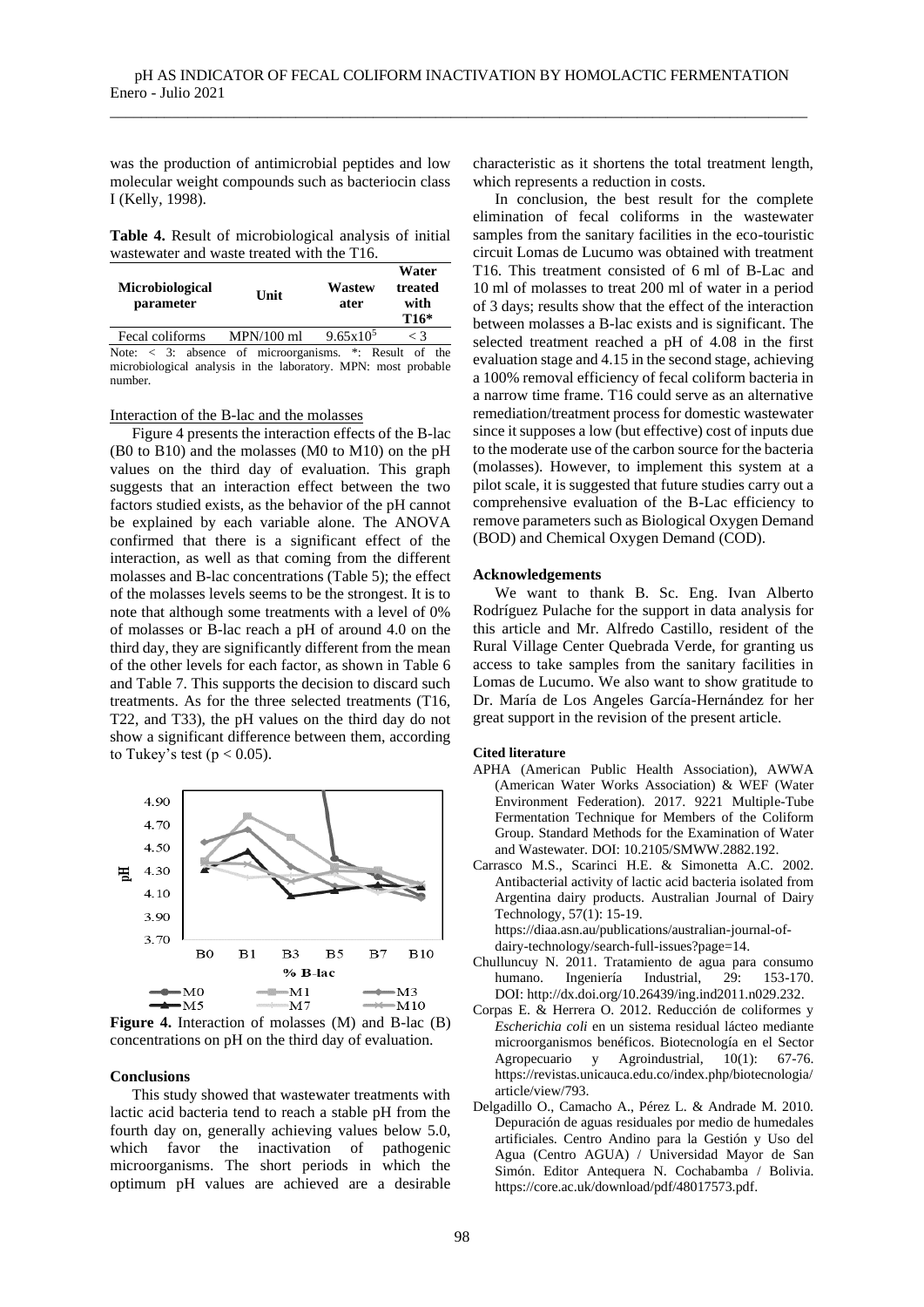- Garcés A., Berrio L., Ruiz S., Serna J. & Builes A. 2004. Ensilaje como fuente de alimentación para el ganado. Revista Lasallista de Investigación, 1(1): 66-71. [http://hdl.handle.net/10567/179.](http://hdl.handle.net/10567/179)
- García L. & Iannacone J. 2014. *Pseudomonas aeruginosa* un indicador complementario de la calidad de agua potable: Análisis bibliográfico a nivel de Sudamérica. The Biologist (Lima), 12 (1): 133-152. [https://sisbib.unmsm.edu.pe/BVRevistas/biologist/v12\\_n](https://sisbib.unmsm.edu.pe/BVRevistas/biologist/v12_n1/pdf/rev2v12n1.pdf) [1/pdf/rev2v12n1.pdf.](https://sisbib.unmsm.edu.pe/BVRevistas/biologist/v12_n1/pdf/rev2v12n1.pdf)
- Guadarrama E. & Galván A. 2015. Impacto del uso de agua residual en la agricultura. Revista Iberoamericana de las Ciencias Biológicas y Agropecuarias, 4(7): 22-44. [http://www.ciba.org.mx/index.php/CIBA/article/view/29.](http://www.ciba.org.mx/index.php/CIBA/article/view/29)
- Higa T. & Chinen N. 1998. EM Treatments of Odor, Waste Water, and Environment Problems. College of Agriculture, University of the Ryukyus, Okinawa, Japan.
- Hofvendahl K. & Hahn–Hägerdal B. 2000. Factors affecting the fermentative lactic acid production from renewable resources. Enzyme and Microbial Technology, 26(2-4): 87-107.

DOI: [https://doi.org/10.1016/s0141-0229\(99\)00155-6.](https://doi.org/10.1016/s0141-0229(99)00155-6)

Kelly W., Davey G. & Ward L. 1998. Characterization of lactococci isolated from minimally processed fresh fruit and vegetables. International Journal of Food Microbiology, 45(2): 85-92.

DOI: [10.1016/s0168-1605\(98\)00135-4.](http://doi.org/10.1016/s0168-1605(98)00135-4)

- Lahera V. 2010. Infraestructura sustentable: las plantas de tratamiento de aguas residuales. Quivera, 12(2): 58-69. [https://quivera.uaemex.mx/article/view/10189.](https://quivera.uaemex.mx/article/view/10189)
- León Á., Montoya O., Motato K., Granda D., Caro C., Restrepo J., Echeverri S., Valencia J. & Quinchía L. 2006. Bacterias ácido lácticas (bal) silvestres colombianas presentan propiedades adecuadas para la fabricación de masa ácida. Vitae, Revista de la Facultad de Química Farmacéutica, 13(2): 26-35.
- [http://www.scielo.org.co/pdf/vitae/v13n2/v13n2a04.pdf.](http://www.scielo.org.co/pdf/vitae/v13n2/v13n2a04.pdf) Londoño A., Giraldo G. & Gutiérrez Á. 2010. Métodos analíticos para la evaluación de la calidad fisicoquímica
- del agua. Universidad Nacional de Colombia sede Manizales. Editorial Blanecolor Ltda. Caldas, Colombia. Martín del Campo C., Gómez H. & Alaníz R. 2008. Bacterias
- ácido lácticas con capacidad antagónica y actividad bacteriocinogénica aisladas de quesos frescos. e-Gnosis, 6: Art 5. [http://www.e-gnosis.udg.mx/index.php/e](http://www.e-gnosis.udg.mx/index.php/e-gnosis/article/view/83)[gnosis/article/view/83.](http://www.e-gnosis.udg.mx/index.php/e-gnosis/article/view/83)
- McFeters G. & Stuart D. 1972. Survival of coliform bacteria in natural waters: field and laboratory studies with membrane-filter chambers. Applied Microbiology, 24(5): 805-811[. https://aem.asm.org/content/24/5/805.](https://aem.asm.org/content/24/5/805)
- Mindreau E., Juscamaita J. & Williams M. 2016. Estabilización de heces humanas provenientes de baños secos por un proceso de fermentación ácido láctica. Ecología aplicada, 15(2): 143-150. DOI: [dx.doi.org/10.21704/rea.v15i2.754.](http://dx.doi.org/10.21704/rea.v15i2.754)
- Okuda A. & Higa T. 1999. Purification of Waste Water with Effective Microorganisms and its Utilization in Agriculture. Proceedings of the 5th International Conference on Kyusei Nature Farming. Senanayake YDA and Sangakkara UR. (Ed) APNAN, 23-26 October 1977, Bangkok, Thailand. 246-253. [http://www.infrc.or.jp/knf/5th\\_Conf\\_S\\_8\\_2.html.](http://www.infrc.or.jp/knf/5th_Conf_S_8_2.html)
- Orta L. 2002. Contaminación de las aguas por plaguicidas químicos. Fitosanidad, 6(3): 55-62. [http://www.fitosanidad.cu/index.php/fitosanidad/article/](http://www.fitosanidad.cu/index.php/fitosanidad/article/view/840) [view/840.](http://www.fitosanidad.cu/index.php/fitosanidad/article/view/840)
- Ortiz A., Reuto J., Fajardo E., Sarmiento S., Aguirre A., Arbeláez G., Gómez D. & Quevedo-Hidalgo B. 2008. Evaluación de la capacidad probiótica "in vitro" de una cepa nativa de *Saccharomyces cerevisiae*. Universitas scientiarum, 13(2): 138-148. [https://revistas.javeriana.edu.co/index.php/scientarium/a](https://revistas.javeriana.edu.co/index.php/scientarium/article/view/1418) [rticle/view/1418.](https://revistas.javeriana.edu.co/index.php/scientarium/article/view/1418)
- Ossa J., Vanegas M. & Badillo Á. 2010. Evaluación de la melaza de caña como sustrato para el crecimiento de *Lactobacillus plantarum*. Revista U.D.C.A Actualidad & Divulgación Científica, 13(1): 97-104. DOI: [doi.org/10.31910/rudca.v13.n1.2010.713.](http://doi.org/10.31910/rudca.v13.n1.2010.713)
- Peralta L., Juscamaita J. & Meza V. 2016. Obtención y caracterización de abono orgánico líquido a través del tratamiento de excretas del ganado vacuno de un establo lechero usando un consorcio microbiano ácido láctico. Ecología aplicada, 15(1): 1-10. DOI: [dx.doi.org/10.21704/rea.v15i1.577.](http://dx.doi.org/10.21704/rea.v15i1.577)
- Quiñones H., Trejo W. & Juscamaita J. 2016. Evaluación de la calidad de un abono líquido producido vía fermentación homoláctica de heces de alpaca. Ecología aplicada, 15(2): 133-142.

DOI: [dx.doi.org/10.21704/rea.v15i2.753.](http://dx.doi.org/10.21704/rea.v15i2.753)

- Romero T. & Vargas D. 2017. Uso de microorganismos eficientes para tratar aguas contaminadas. Ingeniería hidráulica y ambiental, 38(3): 88-100. [http://riha.cujae.edu.cu/index.php/riha/article/view/412.](http://riha.cujae.edu.cu/index.php/riha/article/view/412)
- Salfinger Y. & Tortorello M.L. (Eds). 2015. Compendium of Methods for the Microbiological Examination of Foods. 5th Ed. Chapter 8 and 21. APHA (American Public Health Association).

DOI: [https://doi.org/10.2105/MBEF.0222.](https://doi.org/10.2105/MBEF.0222)

- Serna-Cock L. & Rodríguez-de Stouvenel A. 2005. Producción biotecnológica de ácido láctico: estado del arte. Ciencia y Tecnología Alimentaria, 5(1): 54-65. DOI: [https://doi.org/10.1080/11358120509487672.](https://doi.org/10.1080/11358120509487672)
- Silva J., Torres P. & Madera C. 2008. Reuso de aguas residuales domésticas en agricultura. Una revisión. Agronomía Colombiana, 26(2): 347-359. [https://revistas.unal.edu.co/index.php/agrocol/article/vie](https://revistas.unal.edu.co/index.php/agrocol/article/view/13521) [w/13521.](https://revistas.unal.edu.co/index.php/agrocol/article/view/13521)
- Tannock G. 2004. A Special Fondness for Lactobacilli. Applied and environmental microbiology, 70(6): 3189- 3194. DOI: [10.1128/AEM.70.6.3189-3194.2004.](http://dx.doi.org/10.1128/AEM.70.6.3189-3194.2004)
- Veliz E., Llanes J., Asela L. & Bataller M. 2009. Reúso de aguas residuales domésticas para riego agrícola. Valoración crítica. Revista CENIC Ciencias Biológicas,  $40(1)$ : 35-44. [https://www.redalyc.org/pdf/1812/181221574007.pdf.](https://www.redalyc.org/pdf/1812/181221574007.pdf)
- Winward G., Avery L., Frazer-Williams R., Pidou M., Jeffrey P., Stephenson T. & Jefferson B. 2008. A study of the microbial quality of grey water and an evaluation of treatment technologies for reuse. Ecological Engineering, 32(2): 187-197.

DOI: [doi.org/10.1016/j.ecoleng.2007.11.001.](https://doi.org/10.1016/j.ecoleng.2007.11.001)

Wu S., Carvalho Pedro N., Müller Jochen A., Remony V. & Donga R. 2016. Sanitation in constructed wetlands: A review on the removal of human pathogens and fecal indicators. Science of the Total Environment, 541: 8-22. DOI: [doi.org/10.1016/j.scitotenv.2015.09.047.](http://doi.org/10.1016/j.scitotenv.2015.09.047)